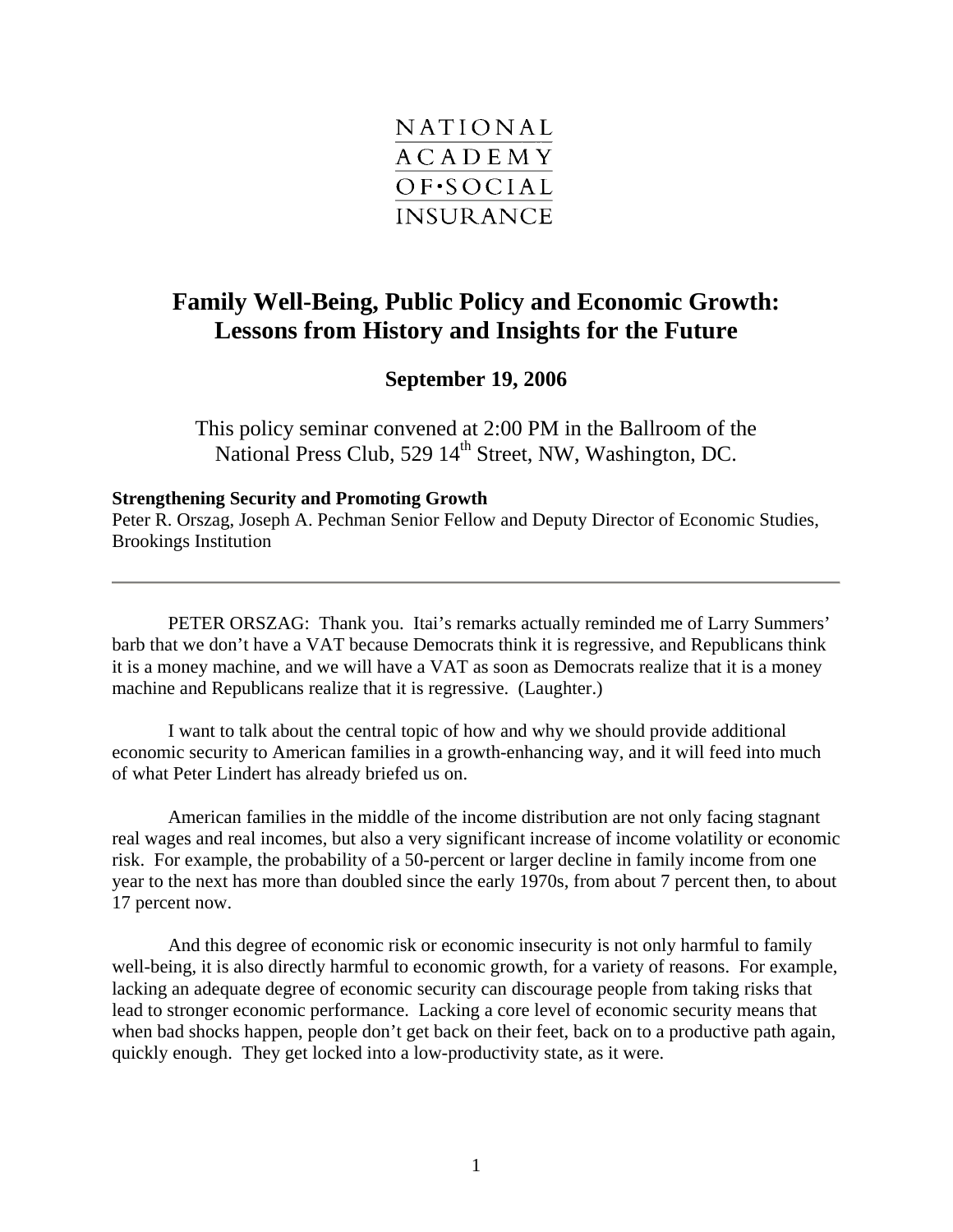And then finally, and perhaps most importantly, the political economy of not providing adequate security is likely to induce a backlash, in which directly growth-reducing policies like protectionism or direct-market interventions are where people try to grab for security rather than providing it through alternative means. So for all of those reasons, providing some form of economic security can increase growth.

Now, how do you go about doing that in a growth-enhancing way? There are three different approaches to providing economic security. The first is to try to provide better preparation ahead of time before adverse shocks happen to families and workers, and that is primarily in the form of education and saving, and I'm going to come back to that.

The second is through social insurance: providing some assistance after the fact, when bad things do happen in a market-friendly way to help people get back on their feet. And then the third category is direct-market interventions. So that means protectionism or hiring and firing restrictions or trying to protect particular firms even, to somehow stop the underlying cause of the need for some adjustment.

I think both sides of the political aisle would agree that we should do the first category. It is clearly beneficial to provide more education and saving. Education is beneficial, not only because it raises future productivity, but also because better-educated workers are better able to adjust to shocks and so it is not only an investment, but also an insurance policy. There is a lot that we can do to provide better education in the United States.

And then personal saving, also, provides a buffer against shocks occurring when you have some assets that you can draw on to weather the storm, as it were. There is also a lot that we can do to promote personal saving in the United States. Most of you have heard my shtick on this before, but just because some of you are new – (laughter) – the single best step that we could take in the United States to increase personal saving is to make it more automatic.

Families are busy with other things. The evidence is overwhelming that if you force people to wade through a binder of complicated materials, they will put that off, but that if saving is automatic, even low-income and moderate-income workers do it. We should be moving very aggressively to a system of universal-, automatic-savings accounts in which, regardless of where you go to work, the default is that you are saving in a 401K or an IRA.

And you are allowed to opt out of that if you want to so it is not forced saving but it turns inertia in a pro-saving way rather than an anti-saving way. Not only are you enrolled in a savings vehicle, unless you opt out, but your contribution rate is increasing over time. You are automatically invested in the diversified fund, and at each step of the savings process, you can opt out of the default, but all the defaults should be pro-saving. And the evidence is overwhelming that this type of approach works, frankly, far better than providing direct-financial incentives or tax breaks or any other step that we could take to boost personal saving.

There is also a very interesting discussion, and both Kimberly and Itai touched upon this, about the distinction between the political hostility to an income tax versus a payroll tax. I agree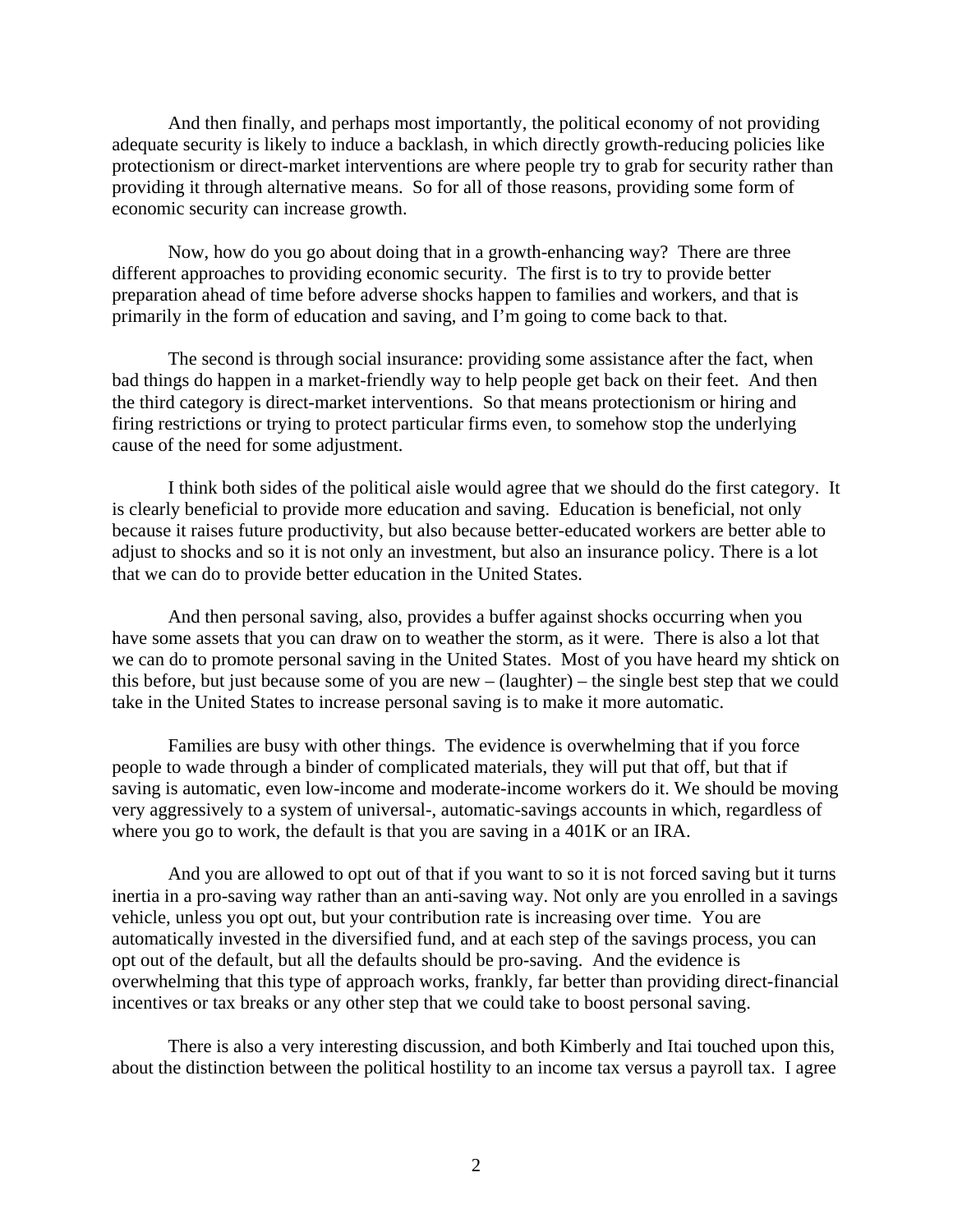that this differential exists, about whether it is the salience or the visibility of the income tax that is the problem, or it is the hassle factor of even having to complete a simple form

And a way of testing this would be to see if people who were sent their annual payroll-tax bills so that they could see much it amounted to would oppose those taxes as much as the income tax. And the irony is, of course, very strong because the vast majority of American families pay more in payroll than income taxes and yet the payroll tax does not attract as much hostility. I honestly don't know whether it is because the payroll tax is automatic or it is because you never see the total bill, or it is because you are less likely to think that somehow someone is gaming the system and getting an advantage that you don't have. But I think it is a topic that is worth exploring.

In any case, that was all the first category. The second category is more complicated; I want to come back to it in a second. The third category is these direct-market interventions. And what I think is particularly dangerous in the U.S. political context today, is growing attraction to reaching out to those sort of direct-market interventions in the form of protectionism, to prohibit certain retailers from entering certain to create sand in the wheels that would somehow try to shut down the process of creative destruction that leads to some of the necessary adjustments that could better handled in other ways.

And as Peter's work and other work demonstrates quite convincingly, this approach is clearly not the way to go. It has a very deleterious effect from the perspective of economic growth and doesn't lead to good outcomes. It may be well intentioned, but in trying to provide more security by providing protections, you ultimately wind up killing the goose that lays the golden egg, as it were, in the form of reducing economic growth.

So that leaves me with that second category. And I think this is the hardest category – social insurance and providing market-friendly assistance after bad events occur; there is a complicated tradeoff here. On the one hand, as I mentioned before, failing to provide economic security can be growth reducing. On the other hand, as we know, providing insurance or assistance in various different forms can distort economic behavior and that can be growth reducing.

So careful attention must be paid to incentives to get that balance right. But I would say the vast bulk of the policy debate in the United States has been dominated by this simple and wrong view that providing any security whatsoever is necessarily growth reducing; as soon as you provide any assistance at all, you are distorting behavior and therefore, reducing growth.

And for many of the reasons that Peter delineated and that I have tried to highlight also, I think that is just wrong. We need to move beyond that to looking at specific cases of how to correctly balance those incentives. So let me mention a couple specific examples. In your packet you have a paper that we just put out through the Hamilton Project, which is a new project at Brookings that involves a lot of leading scholars and former prominent policymakers and others, in which we try to lay out some specifics in this second category. In particular, we also released three new discussion papers last week that attempt the same thing.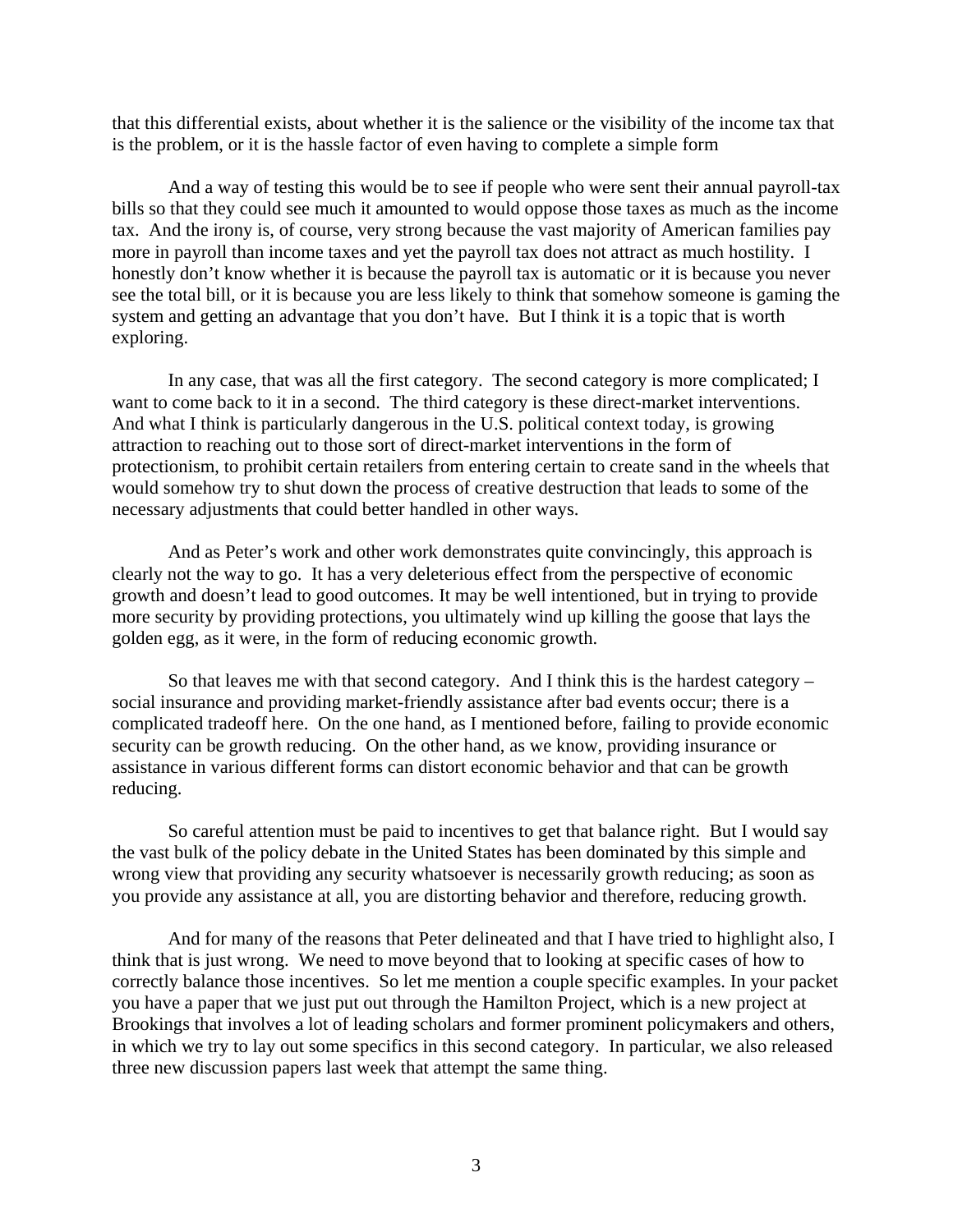Let me give one example. My colleague Jeff Kling at Brookings has argued that the unemployment system, which was mentioned earlier, should be updated. In the United States, it has not been updated to any significant degree since the mid 1930s, even though the nature of both employment and the nature of risk facing most American families have changed dramatically.

His view is that we should be moving away from a system in which we focus much of our resources on short-term bouts of unemployment and moving more towards the real risk that most American families face, which is that after experiencing that short bout of unemployment, they get re-employed at a lower wage, and that lasts over a long period of time.

Having a lower wage over 10, 15, or 20 years is much more harmful to most families than experiencing a two-month period of unemployment, especially if you had some savings that you could draw on in that intervening period. So Kling proposes moving the system towards providing wage insurance on a revenue-neutral basis and away from a system of simple cash transfers during unemployment. This means that if you get re-employed at a lower wage, then the government would partially make up the difference. He argues this would not only improve incentives for work and efficiency, but it would also be more progressive and provide better insurance than the current system.

I would also point out that a progressive income tax system is a form of social insurance in itself. A progressive income tax system provides some protection against volatility in your after-tax income because during bad years, the tax system more than proportionally makes up the difference. And there are a variety of ways that we can make the income tax system both more progressive and more efficient at the same time.

Let me mention one. In a co-authored paper with Lily Batchelder of NYU and Fred Goldberg of Skadden and Arps, we argue that the federal government currently provides \$500 billion a year – and you heard a bit about this earlier – \$500 billion a year in incentives through the tax code, for various kinds of socially beneficial activities: healthcare, retirement, homeownership, and more.

The vast majority of that, over \$400 billion, is provided in the form of a deduction or exclusion, which links the size of the tax incentive or the subsidy to your marginal tax rate. People have noted that this is not fair because it provides larger tax benefits to high-income households than to low-income households. We argue that it is not only unfair, but that it is also inefficient, because unless you know that high-income households are more responsive to that tax break or they generate larger social benefits from their behavior, it doesn't make any economic sense to be providing them a disproportionately larger incentive.

Four hundred billion dollars a year is a lot of money. We could take all of those incentives and on a revenue-neutral basis, transform them into universal credits, which would be not only more fair, but also more efficient and provide a more progressive tax code, which would then provide protection against fluctuations and after-tax earnings.